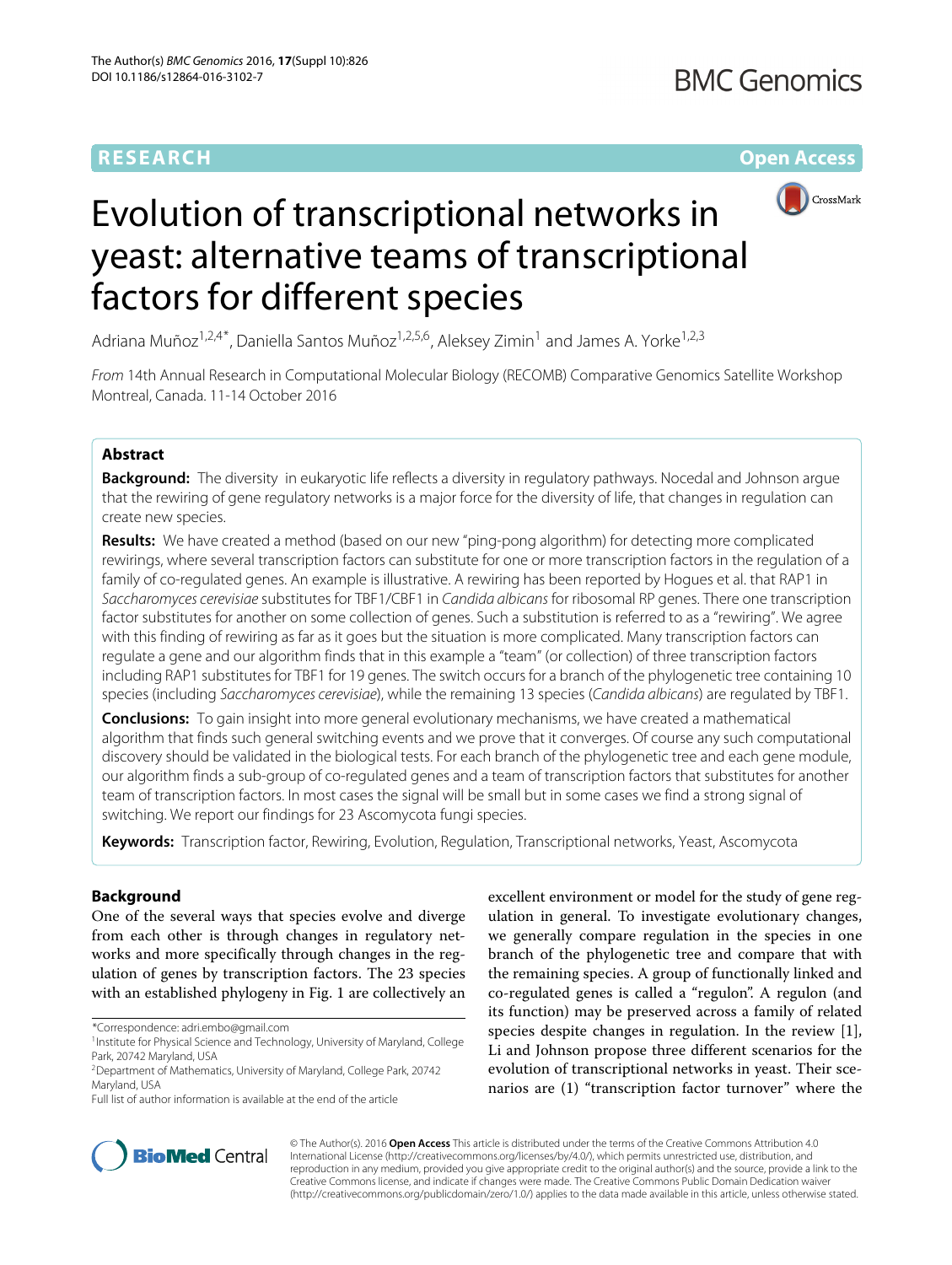

<span id="page-1-0"></span>transcription factor is conserved (as well as the transcription factor binding probability), but membership of genes in the regulon can change; (2) "transcription factor rewiring" or "switching" where the regulon members are conserved, but the regulation switches from one transcription factor to another transcription factor; (3) evolution of combinatorial interactions between transcription factors due to direct protein-protein contacts between DNA binding proteins.

In this paper we are interested in Scenario 2. Hogues et al. [\[2\]](#page-11-1) report an example of scenario (2) change in regulation, namely that in *Saccharomyces cerevisiae* the transcription factor RAP1 regulates ribosomal RP genes, while in the same conditions in *Candida albicans* the regulation of the same ribosomal RP genes is done by the transcription factor TBF1 (and sometimes also CBF1). There one transcription factor for certain species is replaced by another transcription factor for different species, carrying out the regulation of the same collection of genes. In order for a collection of related genes to preserve their function, we must expect change in transcription factors to be carried out for a collection of genes. Additional such cases have been documented for yeast genes involved in mating [\[3\]](#page-11-2) and in galactose metabolism [\[4,](#page-11-3) [5\]](#page-11-4). See also cases discussed in [\[6\]](#page-11-5) and references therein.

Scenario (2) can also be discussed in terms of "motifs". A motif is a short segment in the DNA sequence, between 6–20 nucleotide pairs, usually fewer than 10, that can be positioned at different locations within the regulatory region of a gene [\[7\]](#page-11-6). Tanay et al. [\[8\]](#page-11-7) focus on identifying motifs that are "enriched", i.e., the motif occurs in multiple species, controlling analogous regulons in those species.

Sarda and Hannenhalli [\[9\]](#page-11-8) present a method for detecting rewiring, switching one transcription factor to another transcription factor in the same 23 yeast species we investigate.

Nocedal and Johnson [\[7\]](#page-11-6) analyze more complex cases of transcription factor rewiring in yeast and concludes that future research is needed to understand transcription factor rewiring in regulatory networks that involve *multiple transcription factors and larger regulons*. They also say that it is important to consider evolution in the study of transcription factor rewiring. For us that means considering how regulation in a branch differs from the regulation in the other species of the tree. Our algorithm automatically finds a collection of genes for which switching occurs.

**What our method does** While it has been demonstrated that one transcription factor can be replaced by another (e.g., [\[2\]](#page-11-1)), our algorithm looks for larger scale replacements. We present the first computational method that finds a regulon (denoted *G*) and two teams of transcription factors (denoted *T* and *T*∗) for which there has been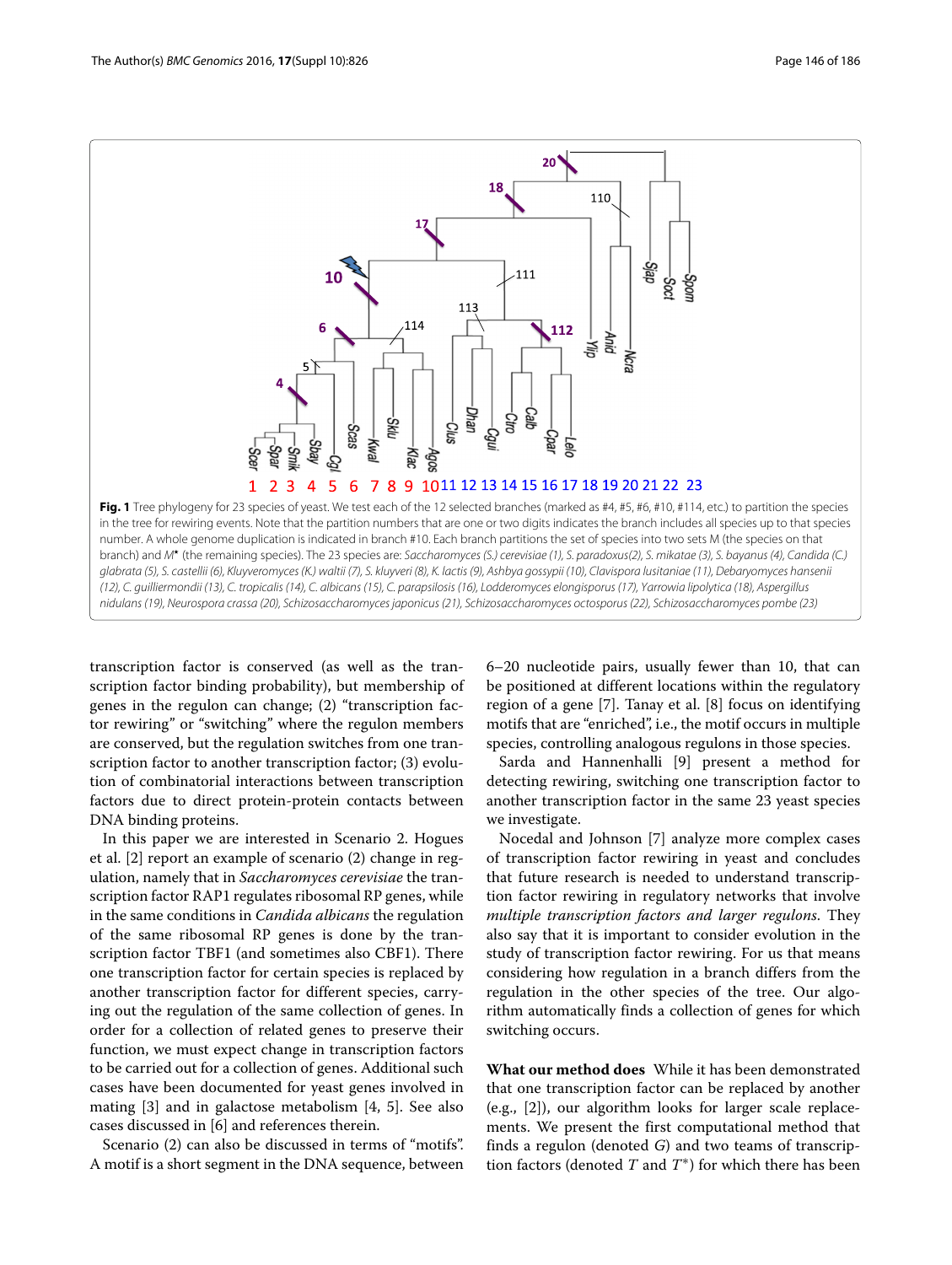rewiring over evolutionary time for a specified branch *M* of the phylogenetic tree.

## **Methods**

## **Data**

We use 53 evolutionarily conserved co-expression modules detected in [\[10\]](#page-11-9) based on *S. cerevisiae* and *C. albicans*. Additional file [1:](#page-10-0) Our supplementary material lists the genes in each module (those modules for which there was a full set of orthologs for all the species). Some modules are contained in larger modules. The number of genes in each *S. cerevisiae* module ranged from 1 to 614 with an average of 54 and a total of 2840 genes for all the *S. cerevisiae* modules. We study the 23 *Ascomycota* fungi species with an established phylogenetic tree from [\[8\]](#page-11-7) shown in Fig. [1.](#page-1-0) Our yeast species includes *Saccharomyces cerevisiae*, *Candida albicans* and *Ashbya gossypii*. All 23 yeast species names are provided in Additional file [2:](#page-10-1) Supplementary material.

We used the orthology mapping of corresponding genes across the 23 yeast species from [\[11\]](#page-11-10). In some cases there is no gene for a given species, but we chose genes that had the representatives (or orthologs) in all or almost all of the species. "Orthologs" are genes in related species that have similar nucleotide sequences, suggesting they came from the same ancestral gene by speciation. When a gene has multiple copies in one species, we pick one copy at random, resulting in 2557 genes of *S. cerevisiae* – plus the orthologous genes across the other 22 *Ascomycota* species.

This paper is based on our calculation and analysis of transcription factor binding probabilities, the computed probability that a transcription factor binds somewhere in the 600-base region preceding a gene of one of our species (we obtained those regions from [\[11\]](#page-11-10)). We refer to that region as the "upstream promoter region". The set of 126 yeast transcription-factor-DNA binding-motifs (represented as Positional Weight Matrices (PWM)) was obtained from Transfac DB Database [\[12,](#page-11-11) [13\]](#page-11-12). While there are many factors determining whether a gene is activated or deactivated, it seems likely to be significant if the probability of a transcription factor is high for a branch of the phylogenetic tree and lower for the remaining species, or vice versa. We computed a binding probability for each of 126 transcription factors binding to each of 2557 genes in each of 23 *Ascomycota* species for a total of approximately  $126 \times 2557 \times 23$  probabilities, i.e., approximately 7 million probabilities (provided in Additional file [3:](#page-10-2) Supplementary material). Each of the genes that we selected was present in *S. cerevisiae*. We used the same 23 Ascomycota fungi and phylogeny [\[8\]](#page-11-7), and our set of 126 transcription factors includes most of the 88 transcription factors that [\[14\]](#page-11-13) uses, so we safely use 126 transcription factor binding motifs associated to S. cerevisiae and applied them to

the other yeast species as [\[14\]](#page-11-13) has demonstrated that most transcription factors have conserved their DNA motifs over large evolutionary distances.

### **Our skewness method**

For each species, gene, and transcription factor, we examine the "*binding probability*", the probability that the transcription factor binds to the upstream promoter region of the gene.

If a particular branch of the phylogenetic tree has been selected, we say a transcription factor-gene pair is *(positively) skewed toward that branch* if the binding probabilities are on the average higher for species in that branch than for the species in the complement. Later we will define our function *skew* that measures how much it is skewed; (see Eq. [3\)](#page-3-0). We say the pair is *negatively skewed toward a branch* if the reverse is true, that the binding probabilities are lower for the branch than in the complement. We usually average the skewness of a transcription factor over a collection of genes.

**Computing skewness** We pick a group *M* of species representing some branch of species in the phylogenetic tree in Fig. [1](#page-1-0) (e.g., species  $1 - 10$ ). We use  $M^{\star}$  to designate the remaining species, 11 − 23 in this case. Hence *M* defines a branch (or partition) of species in the tree.

All calculations use some choice of *M* but we often omit mention of *M* and *M-* to simplify the notation.

For a collection of genes *G* we say a transcription factor is skewed towards *M* if it binds more strongly (averaging over the genes in *G*) for species in *M* than for species in *M-*, and similarly it is skewed towards *M-* if the reverse holds. We aim at finding a branch and some related genes *G* in some module *R* and two collection of transcription factors that we denote  $T$  and  $T^*$  so that on the average, transcription factors in *T* are skewed towards *M* for genes in *G*, while transcription factors in *T-* are skewed towards species in *M-*.

To make that precise, we define the skewness, a measure of the difference in the average binding probabilities between *M* and *M-*. Specifically, for a given branch *M* (with complement *M-*) and each transcription factor *x* and each gene *g*, we compute the **skewness** *skew(x*, *g*, *M)* as follows in Eq. [4.](#page-4-0) We write  $\langle \ldots \rangle$  for an average. We note that the average binding probability is computed by averaging over those species that have an ortholog of *g*; we exclude those species that do not have an orthologous gene from the average. All of the following depend on the choice of *M*. First we define  $P_{x,g,s}$  = the binding (or occupancy) probability for transcription factor *x* to bind to the promoter of gene *g* in species *s*. (See Additional file [4:](#page-10-3) Supplementary methods, Section: Estimating transcription factor binding probabilities). We will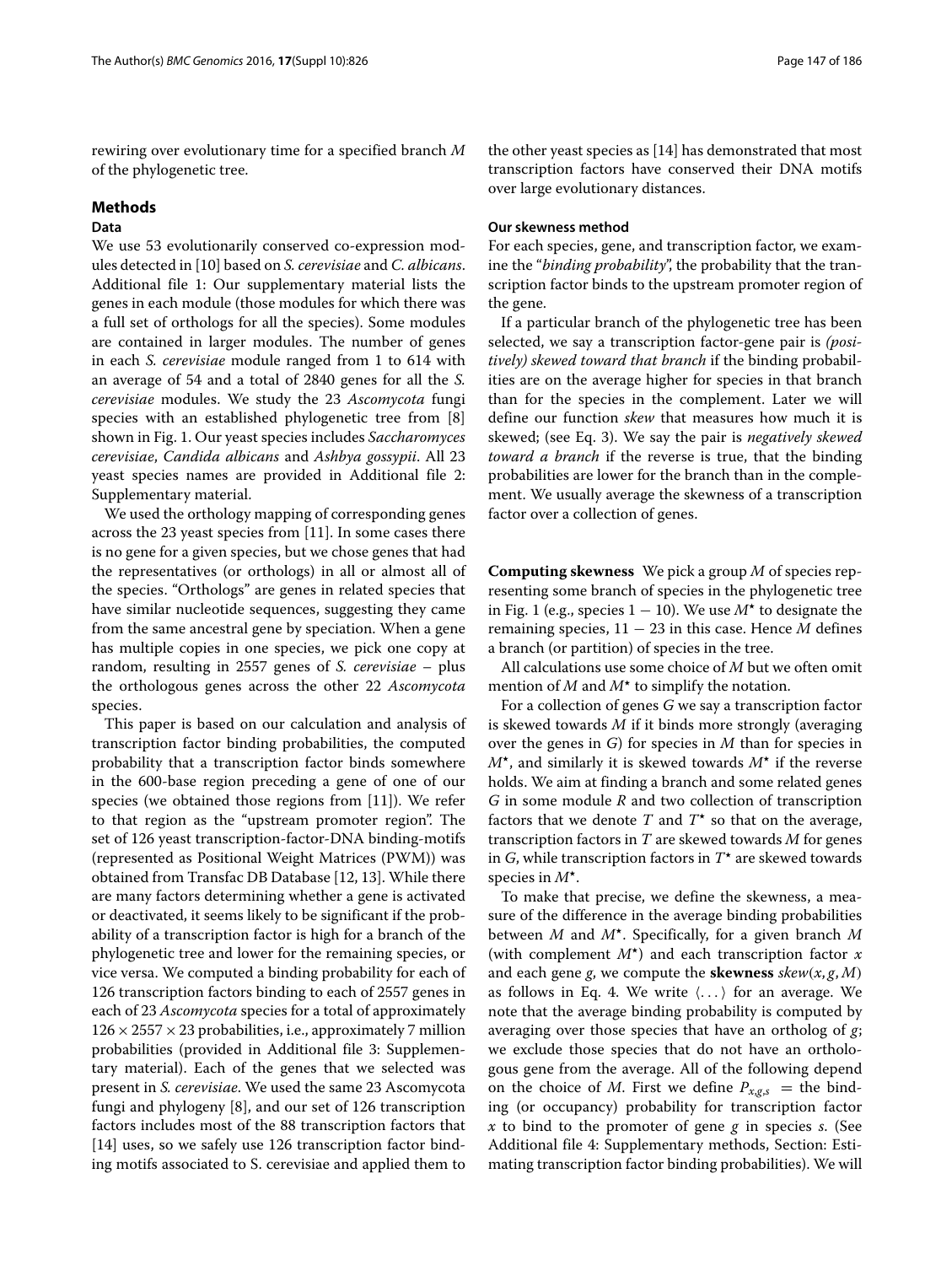use "∗" to indicate *M*∗, the complement of *M* is being used in a calculation.

Now we present a formula for the extent to which the binding probability of one transcription factor to one gene is "skewed", that is, stronger on the species in *M* than in *M-*,

$$
skew(x, g, M) = \langle P_{x, g, s} \rangle_{s \in M} - \langle P_{x, g, s} \rangle_{s \in M^*}, \tag{1}
$$

Here "skew" measures how much *x* is skewed towards *M* for *g*. It is greater than 0 if *x* is skewed towards *M* and is less than 0 if *x* is skewed towards *M-*.

Figure [2](#page-3-1) is a prime example of our findings. It shows what we find when we investigate the module of RP genes focusing on the branch of the phylogeny tree denoted by '10' in Fig. [1](#page-1-0) and consisting of the leftmost 10 species in that Figure. The dashed vertical line separates that branch from the rest of the tree. We see that for the 19 genes, transcription factor TBF1 (blue dots) has generally lower binding probabilities in *M* than in *M-* while the three transcription factors (the red team) are higher in *M* than in

 $M^{\star}$  for those genes. Hence the overall dominance between the two teams is opposite for the red and blue teams. Note that the literature discusses this kind of switch for transcription factor TBF1 versus transcription factor RAP1 (a member of the red team), but here we find the switch apparently involves two other transcription factors as well, transcription factor FHL1 and transcription factor SFP1, members of the red team.

We also define the skewness for a collection *T* of transcription factors, a collection of genes *G*, and a branch *M* as follows by averaging the  $skew(x, g)$  all the the transcription factors *x* in *T* and all the genes *g* in *G*, as follows.

$$
skew(T, G) = \langle skew(x, g) \rangle_{x \in T, g \in G}.
$$
 (2)

For each branch *M* and Module *R* our goal is to identify a group *G* of genes in *R* and two teams or groups of transcription factors *T* and *T-* so that

<span id="page-3-0"></span>
$$
skew(T, T^{\star}, G) = skew(T, G) - skew(T^{\star}, G)
$$
 (3)



<span id="page-3-1"></span>The species tree is partitioned into two groups: M is the set of species in one branch (labeled "10" in Fig. [1\)](#page-1-0) and M\* consists of the rest of the 23 species. In this and related figures, a dashed vertical line (or two) separates M from M<sup>\*</sup>. For each of the 23 species on the horizontal axis, we plot two dots, each of which is an average of binding probabilities that a transcription factor binds to a gene. Here for example each red dot is the average of 57 (=3 transcription factors in the red team times 19 genes) binding probabilities for the species in question, i.e., averaging over the genes in G and the transcription factors in team T (red dots) or in team T<sup>\*</sup> (blue dots). The two dots for each species are connected with a solid line using the color of the upper dot. The first row in Table [1](#page-6-0) reports on this case. Note that the box in the lower right specifies first the blue team T<sup>\*</sup> (which here consists of a single transcription factor, TBF1), then the red team T (which here consists of three transcription factors, namely RAP1 SFP1 and SFL1), and finally the number of genes in the block. When there are too many transcription factors to fit in the box, only a few are given, but full data is given in the Additional file [5:](#page-10-4) Supplementary material for this graph (and all related graphs) including the names of the 19 genes that are discussed here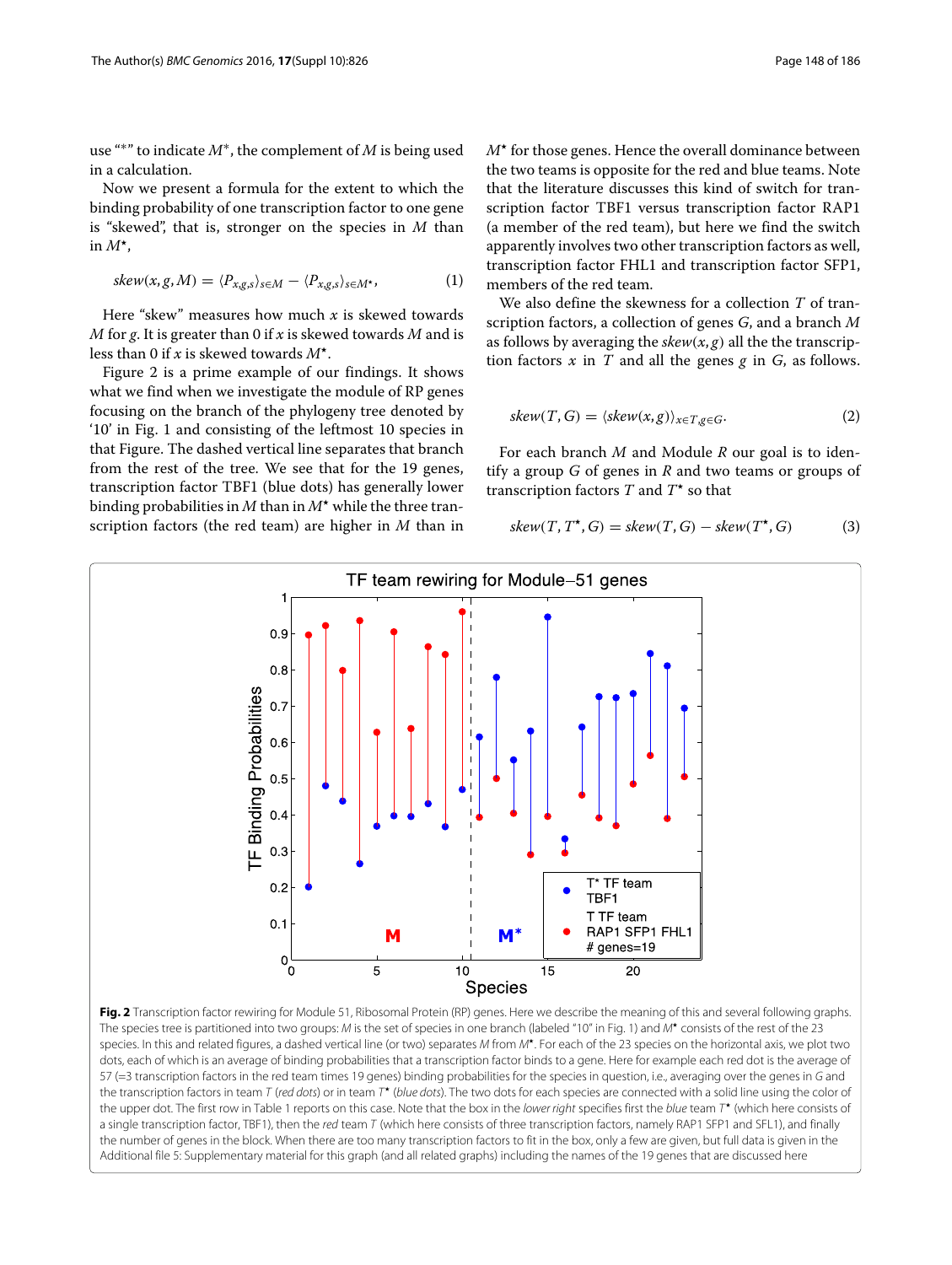is large. In the cases we care about,  $skew(T, G) > 0$  and  $skew(T^{\star}, G) < 0.$ 

## **Algorithms**

## *Terminology*

**Blocks and substitution-maximizing blocks** We define a block denoted *(T*, *T*∗, *G)* to be two groups or teams *T* and *T*∗ of transcription factors and a group G of genes. We say there is a *rewiring* for a branch *M* of the tree when transcription factors in T are positively skewed for species in *M* for the genes in *G* while the transcription factors in *T*∗ are negatively skewed.

We define a *"substitution-maximizing block"* or more simply a *max block* to be a block which has the property that if we substitute any gene for one of the genes in *G*, or any transcription factor for one of the transcription factors in the teams, then the skewness cannot not increase. But discarding a low scoring gene or transcription factor would raise the score of the block. Indeed the blocks with the highest scores are those that that have exactly one gene and one transcription factor in each of *T* and *T*∗.

Finding max blocks by enumerating subsets is clearly out of the question, since we are dealing with candidate sets that may have dozens of genes and dozens of transcription factors.

We can refer to a block  $(T, T^*, G)$  as an  $(m, m^*, m_G)$ block when  $m, m^*$ , and  $m_G$  are the numbers of elements in *T*, *T*∗, and *G* respectively.

**Overview** For any starting collection  $G_0$  of  $m_G$  genes, the ping-pong algorithm finds some sets *T* and *T*∗ and eventually a max block *(T*, *T*∗, *G)* by repeatedly making substitutions in the elements of *T*, *T*∗, and *G* that increase the score  $skew(T, T^*, G)$ ; and since only substitutions are made, the numbers of elements in *T*, *T*∗, and *G* remain *m*, *m*<sup>∗</sup>, and *m<sub>G</sub>* respectively. A gene or transcription factor that is eliminated from one of the sets at one stage may later return after the mix of genes and transcription factors has changed.

**A sequence of ever-shrinking max blocks** Next one of the numbers  $m, m^*$ , and  $m_G$  is decreased by 1: the discussion of "importance" below describes which of these is decreased. This decrementing process continues, yielding a sequence of max blocks whose total  $m + m^* + m_G$ decreases in steps of 1. When the process is stopped depends on the needs of the user. As discussed below, here we chose to stop when the importance (a ratio) reaches 0.5.

**Our Ping-Pong Algorithm that yields a max block** In the game of ping-pong, the ball goes back and forth between the two sides. Here the block goes back and forth between two steps. The ping-pong algorithm consists of alternating between steps *TF* and *G* below repeatedly with  $skew(T, T^*, G)$  increasing at each step until the process stops in the sense that skew reaches an equilibium, a max block.

A key point is that *T* and *T*∗ are generated from *G* without knowledge of previous versions of *T* and *T*∗. Similarly *G* is generated purely from *T* and *T*∗ without reference to any previous versions of *G*.

The ping-pong algorithm requires three positive integers, *m*, *m*∗, *mG* and a set *G* of *mG* genes in a regulon R. The first time the ping-pong algorithm is applied, *mG* is the number of genes in the Module *R* and  $m + m^*$  is the total number of transcription factors. At least one of these three numbers will decrease during the attrition step described below.

**Step TF: choosing transcription factors** *T* **and** *T***∗** Given a set *G* of genes, we compute the *skew(x*, *G)* scores of every transcription factor x and let the new *T* be the *m* highest scoring transcription factors and let *T*<sup>∗</sup> be the *m*∗ lowest scoring transcription factors. Since *skew(T*, *G)* is the average of  $skew(x, G)$  for *x* in *T*, it follows that *skew(T*, *G)* is increased (or equal) by this new *T*. Similarly −*skew(T*∗, *G)* is increased by the new choice of *T*<sup>∗</sup> and so is *skew(T*, *T*∗, *G)*.

**Step G. choosing G** Note that  $skew(T, T^*, G)$  is the average over the *mG* genes in *G* of the terms

$$
skew(T, g) - skew(T^*, g).
$$

Next compute that term for each gene *g* in *R* and we set the new *G* to be the *mG* highest scoring genes in *R*. That increases (or possibly makes no change) in *skew(T*, *T*∗, *G)*.

Lemma: Steps G and TF never decrease the skew score. To see this, let *m* be the number of transcription factors in  $T$  and  $m<sub>G</sub>$  be the number of genes in  $G$ . Notice that  $skew(T, G)$  can be written three ways, namely as the average of the *m* terms *skew(x*, *G)*, averaging over all *x* in *T*, or as the average of the  $m<sub>G</sub>$  terms *skew*( $T$ ,  $g$ ), averaging over all *g* in *G*. Both are equal to the average of the  $m \times m_G$ items *skew(x*, *g)*.

<span id="page-4-0"></span>
$$
skew(T, G) = \langle skew(X, g) \rangle_{g \in G} = \langle skew(x, G) \rangle_{X \in T} \quad (4)
$$

Hence if any gene *g* is introduced by Step *G*, it must have a higher skew scores

$$
skew(T, T^{\star}, g) = \langle skew(T, g) \rangle_{g \in G} - \langle skew(T^{\star}, g) \rangle_{g \in G}
$$

than each gene that is replaced. Similarly each transcription factor changed by step TF must increase the skew score.

In the above transcription factor step the algorithm is supposed to select the highest *m* scoring transcription factors for *T*, but for some choices of *G* there are fewer than *m* that have positive scores, or similarly with *T*<sup>∗</sup> there can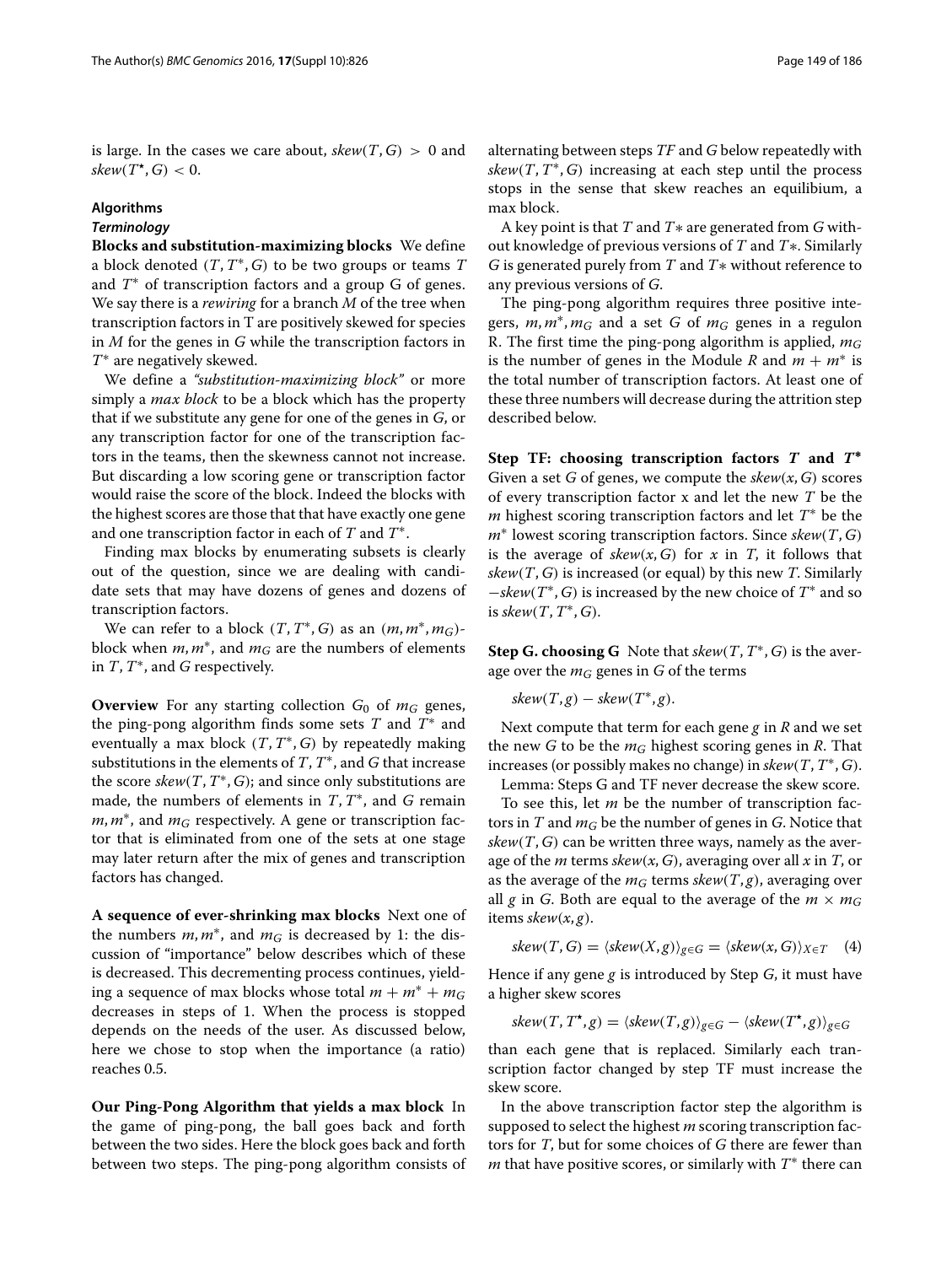be too few with negative scores. In such cases we terminate the ping-pong run. There are ways around this as long as there are some transcription factors with positive scores and others with negative scores: just decrease *m* or *m*<sup>∗</sup> as needed, but our goal was to present the algorithm in its simplest form. It is also possible to encounter sets of genes *G* for which there are no transcription factors with positive scores or none with negative scores.

**Ping-pong stops at a max block** After applying this algorithm repeatedly, there will be no substitution of a single transcription factor or a single gene that would increase  $skew(T, T^*, G)$  so that *T*,  $T^*, G$  is a max block.

The algorithm alternates back and forth between the two steps repeatedly, letting *T* and *T*∗ determine the set of genes *G*, and then letting *G* determine transcription factor teams *T* and *T*∗ . Each step increases the overall score *skew(T*, *T*∗, *G)* until it stops at a max block: the only changes in the sets are those that increase the overall score. Since there are only a finite number of choices, the procedure must eventually stop at a max block, where the *G* that is used in step G is the *G* that is produced in the TF step.

### **Ping-Pong pseudocode**

**Input:** (*all*\_*Gs*, *G*0, *all*\_*TFs*, *m*, *m-*, *mG*): *all*\_*Gs* is the set of all genes in some module *R*; *G*<sup>0</sup> is an initial gene set of mG genes; *all*\_*TFs* is the set of all transcription factors; *m*, *m-*, *mG* remain constant; and *m*, *m-* are the numbers of transcription factors in team *T* and *T-* and *mG* is the number of genes

**Output**: The output is the max block (*G*, *T*, *T-*) and its skewness score

- 1. *new*  $score = 0$
- 2.  $G = G_0$
- 3. **Do**
- 4. *score* = *new*\_*score*
- 5. Compute Step TF: Choose transcription factor teams <sup>T</sup> and *T*∗
- 6. Compute Step G. Choose genes <sup>G</sup>
- 7.  $new\_score = skew(T, T^{\star}, G)$
- 8. **while** *new*\_*score > score* : (score is increasing)
- 9. return G, T, *T-*, score
- 10. **Stopping condition:** Neither Step G nor Step TF ever decreases the skew score, so it must reach an equillibrium

**The attrition step** For each *x* in *T* we define the "importance" of *x* to be the ratio of  $skew(x, G)$  divided by the highest score of the transcription factors in *T*; similarly for each  $y$  in  $T^*$ , the "importance" of  $y$  is the ratio of  $skew(y, G)$  divided by the lowest score of the transcription factors; and for each  $g$  in  $G$ , the "importance" of  $g$  is the ratio of  $skew(T, T^*, g)$  divided by the highest score in *G*.

We now compare all of the importance scores and delete the one with the lowest score. In other words, we decrease by 1 one of the *m*, *m*∗, *mG*. That increases the overall *skew* score. Now again we play ping-pong with the new reduced

reduced by one gene. As we proceed decreasing the numbers, we may lose some transcription factor or gene that later becomes more important to a reduced set of genes and transcription factors and so it enters back in. That is why we choose new teams from all transcription factors, not just the ones that were included on the last step, and the same holds for genes, using any genes in the specified regulon. We compute binding probabilities with 8 digit precision to avoid having tie scores, but if there is a tie score and one transcription factor or gene must be chosen, we retain the one(s) that comes first alphabetically.

numbers, starting the game with our current *G*, possibly

**When should attrition stop?** When we start, it is likely that some skew scores will be near 0, much smaller than other skew scores, so their importance will be near 0. The scientist who wishes to find many involved interacting genes and transcription factors might stop when the importance has risen to 0.25 (meaning that all the importance scores lie between 0.25 and 1.0). The experimentalist might wish to deal with fewer transcription factors and genes and so might stop at 0.75. In this paper and in the Additional file [5:](#page-10-4) Supplementary material we stopped when the importance reached 0.5.

## **Results**

We have examined the 12 largest branches of the species tree for each of the above mentioned modules using this approach. We indicated the branches with a slash and labeled them with a number as shown on Fig. [1.](#page-1-0) We determined a "max block" for each module and branch. For some, we found strong indications of rewiring.

Table [1](#page-6-0) shows the cases with the largest skewness for the block of the module and branch, sorted by descending skewness. Columns 4 shows the difference Dif*(M-)* between the two teams,  $T$  and  $T^*$ , on  $M^*$ ,

$$
\begin{aligned} \text{Diff}(M^{\star}) &= \text{Diff}^{\star}(T, T^{\star}, G) \\ &= \langle P_{x,g,s} \rangle_{x \in T, g \in G, s \in M^{\star}} - \langle P_{x,g,s} \rangle_{x \in T^{\star}, g \in G, s \in M^{\star}} \end{aligned} \tag{5}
$$

while column 5 shows the difference Dif*(M)* on *M*,

$$
\begin{aligned} \text{Dif}(M) &= \text{Dif}(T, T^{\star}, G) \\ &= \langle P_{x,g,s} \rangle_{x \in T, g \in G, s \in M} - \langle P_{x,g,s} \rangle_{x \in T^{\star}, g \in G, s \in M} \end{aligned} \tag{6}
$$

**Transcription factor rewiring for Module-51 genes** Module 51 (see Fig. [2\)](#page-3-1) consists of Ribosomal Protein (RP) genes exclusively. In the Introduction we noted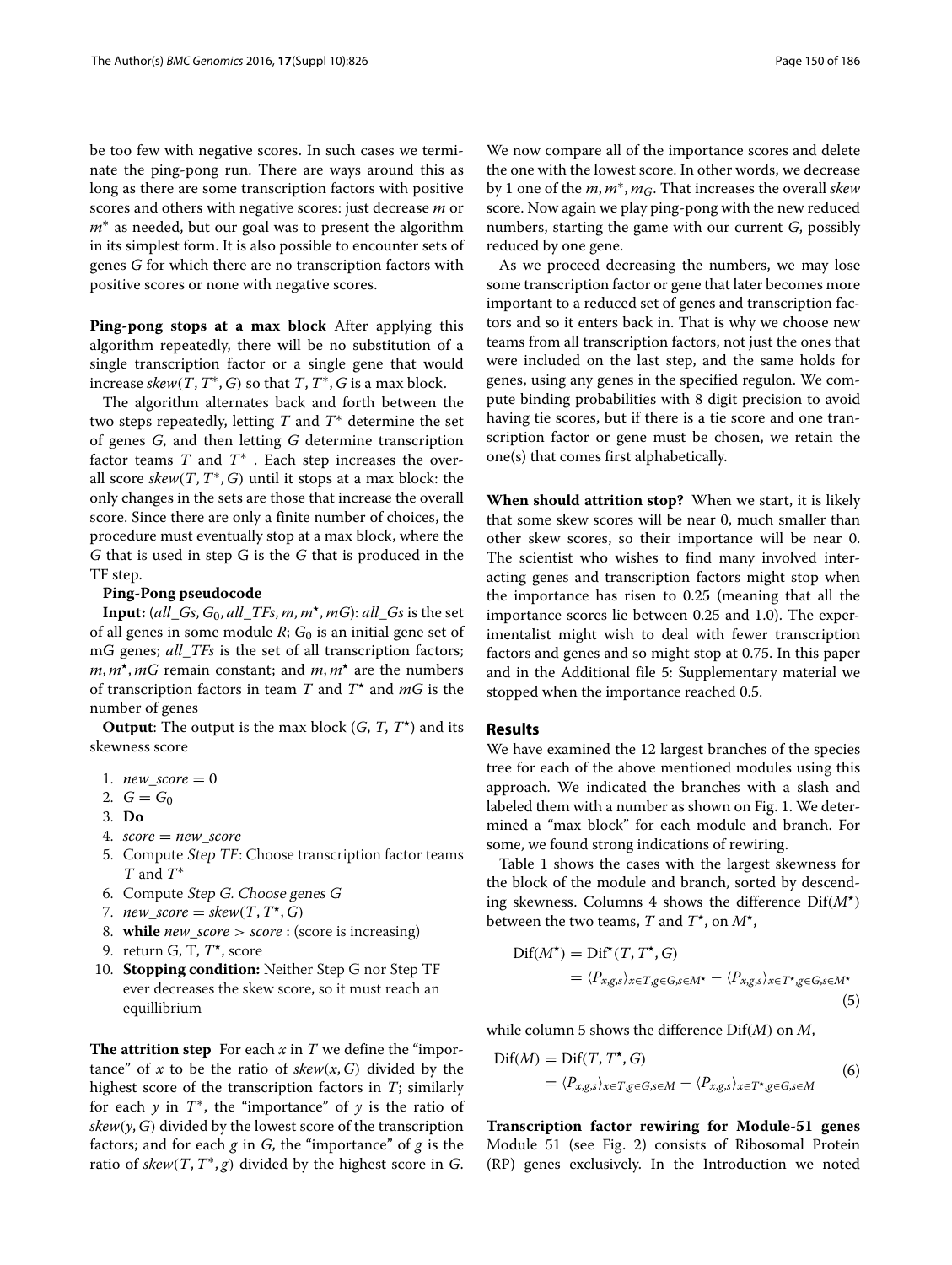| Module | Part. M        | Skew  | $Diff(M^{\star})$ | Diff(M)  | $#T^{\star}:#T$ | #G/#MG | Figure         |
|--------|----------------|-------|-------------------|----------|-----------------|--------|----------------|
| 51     | 10             | 0.734 | $-0.276$          | 0.457    | 1:3             | 19/31  | $\overline{2}$ |
| 59     | 112            | 0.727 | $-0.241$          | 0.486    | 9:1             | 2/2    | 3              |
| 55     | 4              | 0.726 | $-0.112$          | 0.615    | 14:12           | 1/1    | $\overline{4}$ |
| 40     | 20             | 0.699 | $-0.712$          | $-0.013$ | 2:33            | 3/12   | 5              |
| 56     | 113            | 0.697 | $-0.165$          | 0.531    | 4:12            | 1/1    | 6              |
| 42     | 113            | 0.655 | $-0.147$          | 0.507    | 6:9             | 1/1    |                |
| 52     | $\overline{4}$ | 0.642 | $-0.037$          | 0.604    | 6:2             | 7/24   |                |
| 16     | 112            | 0.630 | $-0.020$          | 0.650    | 18:1            | 16/24  |                |
| 31     | 112            | 0.600 | 0.098             | 0.699    | 19:2            | 2/2    |                |
| 35     | 4              | 0.598 | $-0.012$          | 0.586    | 10:17           | 1/1    |                |
| 53     | 112            | 0.583 | 0.003             | 0.612    | 21:1            | 20/24  |                |
| 62     | 20             | 0.580 | $-0.426$          | 0.154    | 5:3             | 27/74  |                |

<span id="page-6-0"></span>**Table 1** Finding max blocks

The first row (Module 51 and branch 10) describes the max block found for this module and branch. The column "Skew" is the max block's skewness score

skew*(*T, T *-*, <sup>G</sup>*)* <sup>=</sup> 0.734; next is the difference between the averages of <sup>T</sup> and <sup>T</sup><sup>∗</sup> on the species in <sup>M</sup>∗, i.e., Dif*(*M*-))* = 0.457, followed by the corresponding difference for the species in M is Dif(M) = -0.276. The column #T\*:#T reports the numbers of transcription factors in T\* and T; and the column #G/#MG reports the number of genes in the regulon compared with the number in the module. The column "Figure" lists the figure number corresponding to the module or '-' for modules without figures. The cases shown have the highest skew scores and are listed in order of those scores. When a module has similar results for branches that only differ slightly, we show only the one whose block has the highest skewness. A more extensive set of data is included in Additional file [5:](#page-10-4) Supplementary material

that [\[2\]](#page-11-1) reported that one transcription factor substitutes for another on some collection of genes in two species, namely Rap1 in *Saccharomyces cerevisiae* substitutes for TBF1 in *Candida albicans* for ribosomal RP genes. We find for a branch of 10 species, RAP1, FHL1, and SFP1 substitute for TBF1. Indeed we find that their skewness scores are similar:  $skew(Tbf1, Rap1, G) =$  $0.777$ ; skew $(Tbf{1}, Fhl1, G) = 0.713$ ; skew $(Tbf{1}, Sfp1, G) = 0$ 0.711, where our algorithm finds the regulon *G* consists of 19 of the 31 RP genes in Module 51. See the Additional file [5:](#page-10-4) Supplementary material for a list of the 19 genes and other detailed information about the most significant block that was found for each module. Note that FHL1 is mentioned in [\[6\]](#page-11-5) as a "a key player" in the regulation of RP genes in S. cerevisiae. We find it is involved in rewiring, according to our calculations.

**Transcription factor rewiring for Module-59 genes** Module 59 consists of conserved, co-expressed genes related to the biological function *RNA methylation*. Here there are two genes in the module and both are in the rewiring block. In Fig. [3](#page-7-0) we see a much more complicated apparent rewiring than in Fig. [2.](#page-3-1)

What is striking is that in 13 of the 19 species in *M-* transcription factor MATA1 (red dots) has binding probabilities near 0, (though in two *M-* species it is high). In contrast in the branch *M*, it is higher than the  $T^*$  team (blue dots, consisting of 9 transcription factors.

**Transcription factor rewiring for the Module-55 gene YMR290C** Module 55 consists of a conserved, coexpressed gene related to the biological function *ribosomal subunit assembly*.

Here in Fig. [4](#page-7-1) if the tree is cut at the bottom, separating the right branch of 19 species from the left-most branch of 4, it is arbitrary as to which of the two branches is called *M* and we have called it the left branch. If however we had called it the right branch, the graph and results would be the same. What we see is that in the four species of *M*, the 12 transcription factors of the *T* team (red dots) very clearly dominate the 14 transcription factors of the  $T^*$  team. In contrast on the right side, the binding probabilities of the two teams are much closer, apparently all active. So the apparent switching behavior here is that the *T* clearly dominates *T-* on the left, while on the right all the transcription factors interact at similar levels (remembering that each dot is only an average).

**Transcription factor rewiring for the Module-40 gene** Module 40 consists of conserved, co-expressed genes related to the biological function *actin cortical patch assembly*. The phenomenon seen in Fig. [5](#page-8-0) is somewhat similar to what is seen in the previous figure for Module 55. The branch of three species has one team turned on and one turned off, or at least at much lower binding probabilities, while for each of the other species, the two teams have similar binding probabilities.

Here in Fig. [5](#page-8-0) if the tree is cut at the top, separating the left branch of 20 species from the right-most branch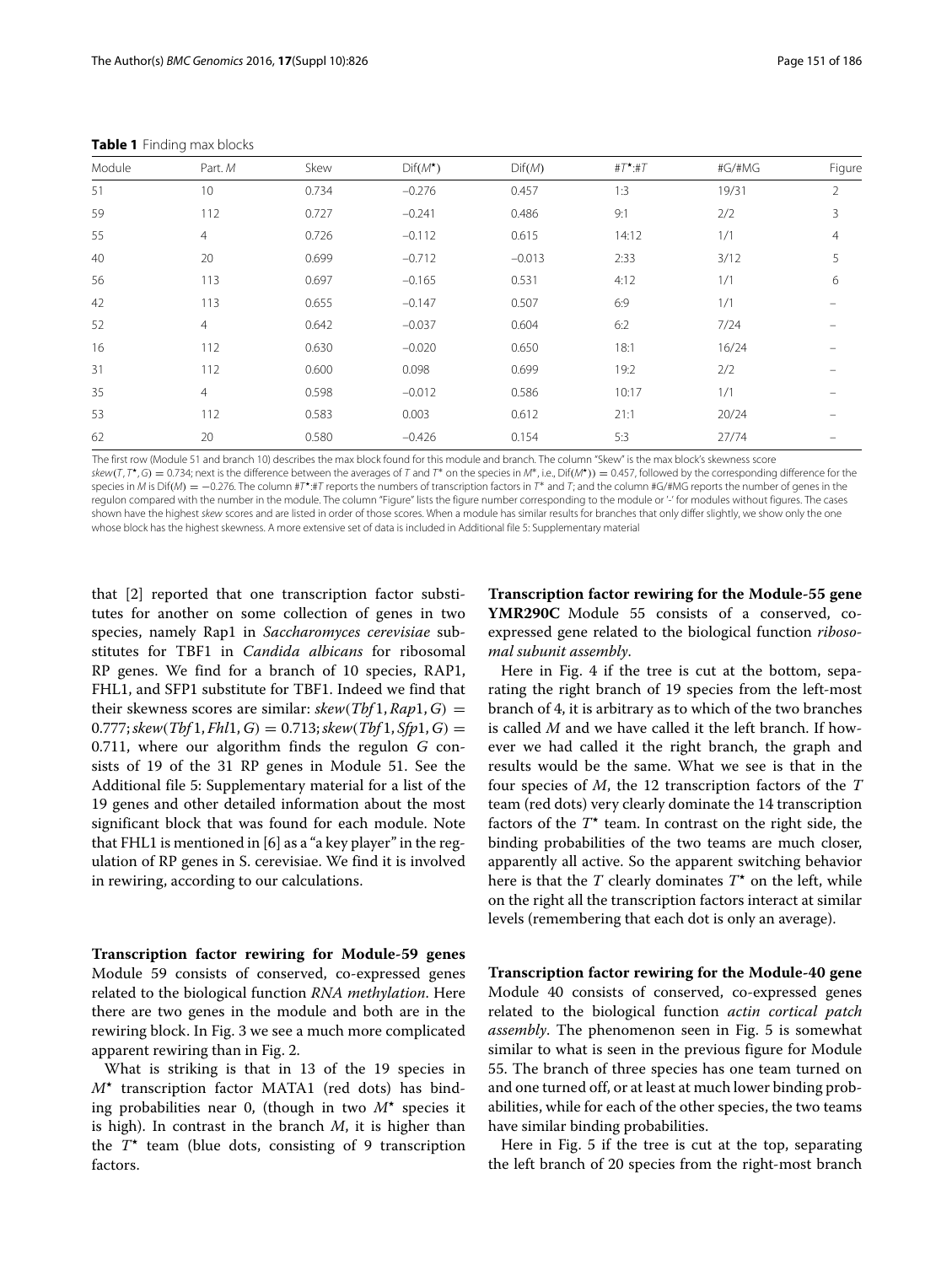

<span id="page-7-0"></span>of 3, it is arbitrary as to which of the two branches is called *M* and we have called it the left branch. What we see is that in the three species of  $M^*$ , the two transcription factors of the  $T^*$  team (blue dots) very clearly dominates the 33 transcription factors of the *T* team for the 3 genes in the block. In contrast on the left side, the binding probabilities of the two teams are much closer, apparently all active. So the apparent switching behavior here is that the  $M^*$  clearly dominates  $M$  on the right, while on the left all the transcription factors interact

<span id="page-7-1"></span>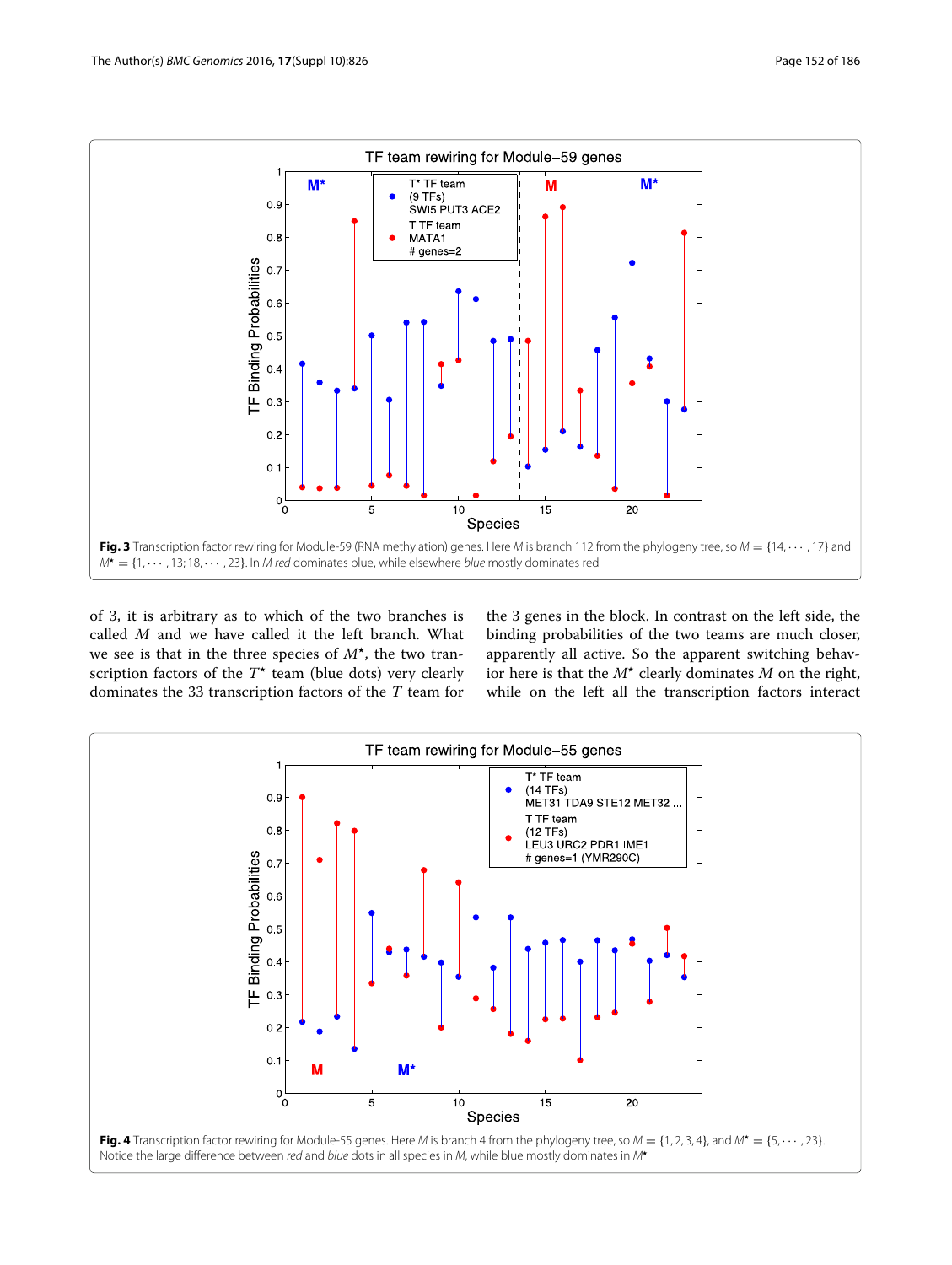

<span id="page-8-0"></span>at similar levels (remembering that each dot is only an average).

**Transcription factor rewiring for Module-56 genes** Module 56 (Fig. [6\)](#page-9-0) consists of conserved, co-expressed genes related to the biological function *purine ribonucleotide biosynthetic process*. This example is most similar to Module 55 above in that there is an extreme difference between red and blue in *M* but not in *M*∗.

## **Discussion**

Our method can address questions such as the following: Can different groups of genes in related species be regulated by the same group or "*team*" of transcription factors (as in Scenario 1)? Another question: Can a team of transcription factors become dominant for a collection of related genes in a tree branch while a second team is dominant on the other species (as in Scenario 2)? In this paper we focus in Scenario 2.

Our approach differs from that of Sarda and Hannenhalli [\[9\]](#page-11-8) in that we define our skewness for each transcription factor while they define a function that compares the skewness of two transcription factors. They require more computation than our approach since they must make a complex computation of rewiring scores for each pair of transcription factors. We use extensive computation instead to look for more complicated situations where there can be several transcription factors that switch with

one or more transcription factors. That is we find collections or teams of transcription factors which are positively skewed, averaging over the genes in a regulon, and for those transcription factors which are negatively skewed. We vary the selection of genes in the regulon and the teams of positively skewed transcription factors and the teams of negatively skewed transcription factors.

One of our colleagues, Chris Dock, tested a module (#2) of 40 genes. He picked  $G_0$  to have 36 randomly selected genes, and repeated this process 100 times. The process always arrived at the same max block (using importance = 0.5). That suggests the process is robust, but does not guarantee a unique result.

A module consists of related genes and one can imagine simplistically that the module represents a process with just two stages; first one set of genes is activated, and later another set. If there is rewiring, each might have its own max block, the union of which might be the max block that the above process finds. These can be found by using a modified approach, where instead of starting with a large set of genes and contracting it as we have described above, one can start with one gene and expand the collection of genes until importance 0.5 is reached. This 'expanding" approach would often yield a subset of the "contracting" approach and the subset would depend on the initial gene. Here we chose to keep our report simple by restricting attention to the expanding max block approach which gives an overview.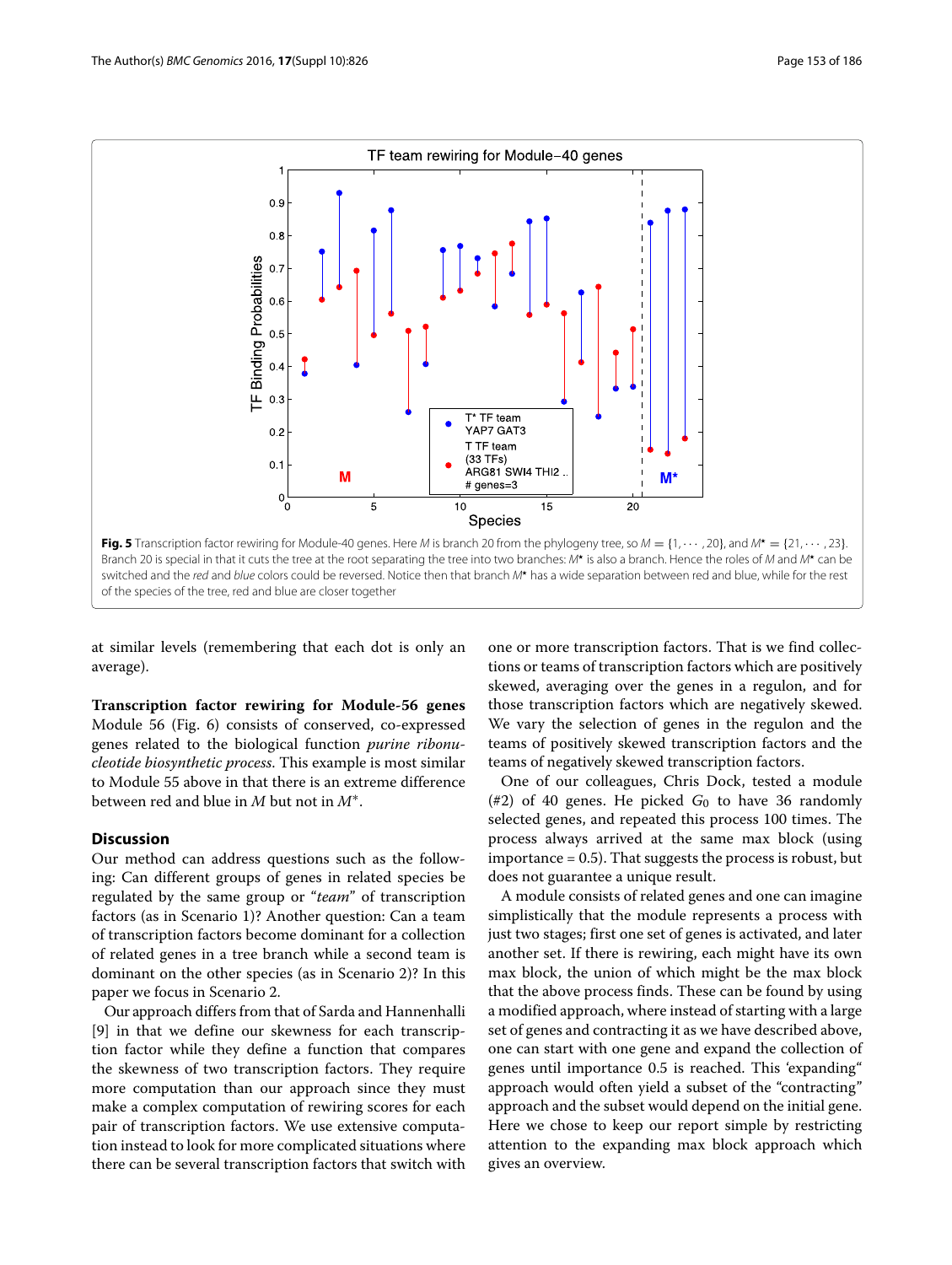

<span id="page-9-0"></span>Note that while T\* consists of the transcription factors for which skew $(x, G)$  is smallest (most negative), they are not necessarily all negative, and we have excluded some cases where not all x in T\* had negative skew score. This was an optional choice, but it seemed appropriate in view of the concept of rewiring.

## **Conclusion**

Nocedal and Johnson [\[7\]](#page-11-6) write "We do not yet understand how a large network, composed of many transcription regulators and hundreds or thousands of target genes, forms in the first place." We believe that considering only cases in which one transcription factor is switched with another will be inadequate to describe the evolution of networks. They also write "A change even in the regulation of a single gene can have important consequences in modern species'. ... However, most biological processes require the coordinated expression of many genes rather than a single gene" to produce a useful phenotype.

Our investigation aims at providing a new approach to thinking about the very complex idea of rewiring, freeing us from the constraint of considering only one transcription factor substituting for one transcription factor (or one gene for one gene).

All the examples in this paper discuss rewiring (Scenario 2) via one team of transcription factors substituting for another team on a collection of genes. However, it is an equivalent problem mathematically - using the same set of binding probabilities - to have one team of genes substitute for another team of genes for a collection of transcription factors (the turnover problem, Scenario 1). In an example of a Scenario 1, Habib et al. [\[14\]](#page-11-13) present a method for tracing the evolutionary history of regulatory interactions of 88 regulatory DNA motifs associated with transcription factors across 23 Ascomycota fungi, (the same 23 that we study). They use their method to explain the evolution of transcription factor turnover for a collection of genes. Here the transcription factor changes which genes it regulates while preserving the function of the genes. Gasch et al. [\[15\]](#page-11-14) also study changes in which regulon members that are regulated by certain transcription factors.

We further expect to be able to investigate more complicated problems with very similar ideas in which there is simultaneously a rewiring of transcription factors and a turnover of genes.

No numerical investigation such as ours can produce definitive biological results, but the fact that our first case in Table [1,](#page-6-0) top row, is similar to a well known case is promising since our results find a team of three transcription factors instead of one in the published results. Table [1](#page-6-0) shows the 12 cases with the highest *skew* scores, and for the top 5 we have included figures. These seem to suggest rewiring of teams of transcription factors. Of course it is desirable to have some of these cases checked experimentally.

It may be significant that eight of the twelve cases in Table [1](#page-6-0) involve only two branches, namely branches 4 and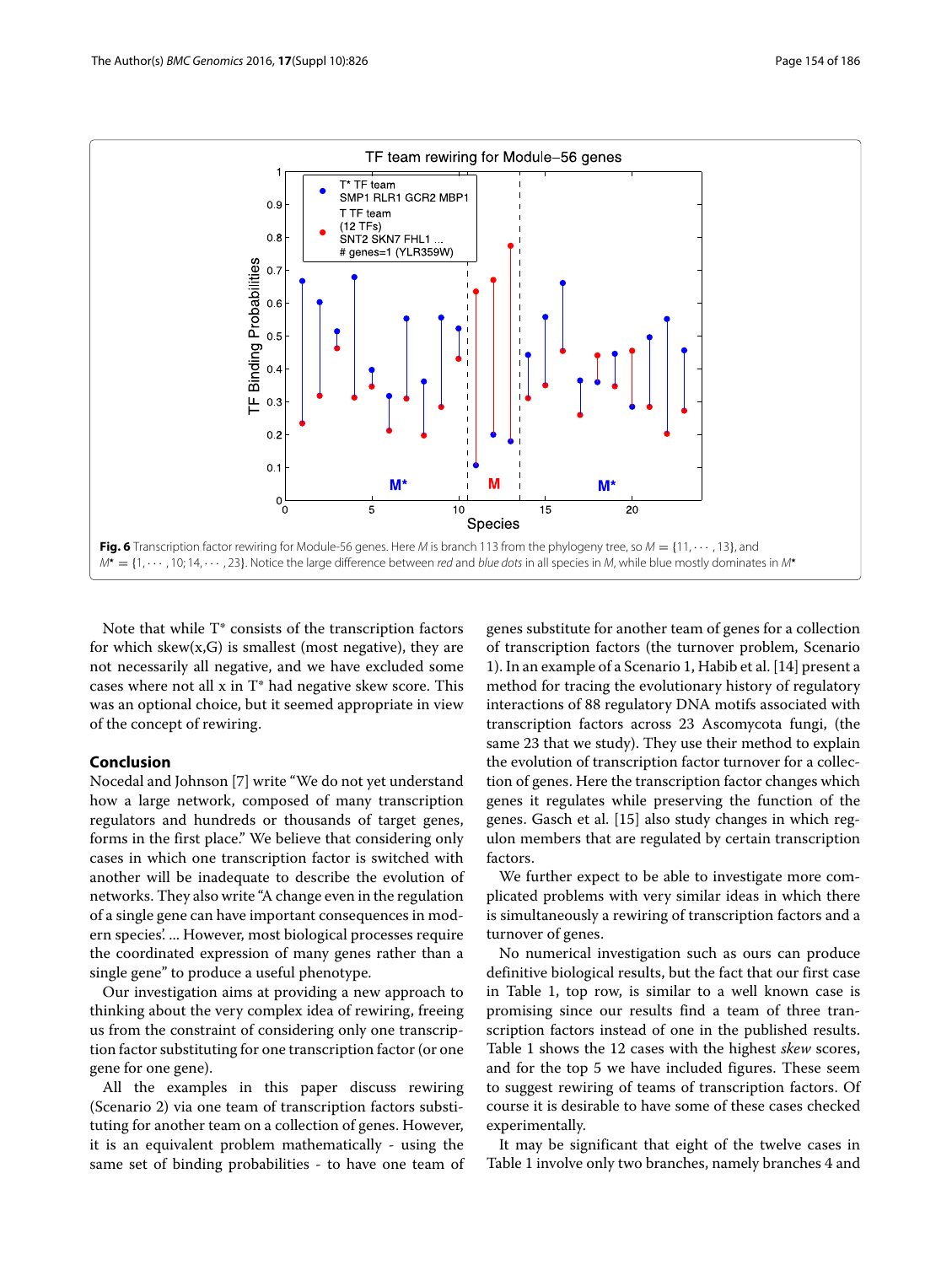

<span id="page-10-5"></span>112. While branch 4 includes *Saccharomyces cerevisiae* and relatives, branch 112 includes *Candida albicans* and relatives. Those species have been reported in cases of rewiring in the literature.

For each module and each branch of the tree we have computed a block (except for a small number of cases). The existence of a max block is not evidence of significant rewiring, and in fact there is no apparent test of statistical significance. Our solution to this complication is to examine the blocks that have the greatest skewness. For each module and each branch of the tree we compute the skewness of the resulting max block. Figure [7](#page-10-5) is the histogram. The distribution has a long tail consisting of high *skew* scores. We believe that several cases in this flat tail represent actual cases of rewiring.

We believe that the understanding of the evolution of transcription networks will have to invoke teams of transcription factors and teams of genes in some essential form.

## **Additional files**

<span id="page-10-0"></span>**[Additional file 1:](http://dx.doi.org/10.1186/s12864-016-3102-7)** Supplementary material: all genes present in each module. We report all modules and for each module, we list all genes in the module. Each gene entry includes identifier and name. (PDF 91 kb)

<span id="page-10-1"></span>**[Additional file 2:](http://dx.doi.org/10.1186/s12864-016-3102-7)** Supplementary material: yeast species. We report the yeast species names and identifier. (PDF 16 kb)

<span id="page-10-2"></span>**[Additional file 3:](http://dx.doi.org/10.1186/s12864-016-3102-7)** Supplementary material: database of the computed transcription factor binding probabilities. We report the database of the computed binding probabilities of 126 transcription factors to 2557 genes shared by 23 species. (TXT 415 kb)

<span id="page-10-3"></span>**[Additional file 4:](http://dx.doi.org/10.1186/s12864-016-3102-7)** Supplementary methods. We describe the method for estimating transcription factor binding probabilities for each PWM (equivalently, transcription factor) on the gene promoter, for each gene in each species. (PDF 135 kb)

<span id="page-10-4"></span>**[Additional file 5:](http://dx.doi.org/10.1186/s12864-016-3102-7)** Supplementary material: the transcription factors and genes, and their skewness scores of the rewiring blocks. For each module, results are reported for its top scoring branch. Each module lists the highest scoring block. (PDF 155 kb)

<span id="page-10-6"></span>**[Additional file 6:](http://dx.doi.org/10.1186/s12864-016-3102-7)** Supplementary material overview. We give an overview of the supplementary material and methods provided in this paper. (PDF 74 kb)

#### **Acknowledgments**

The authors would like to thank Chris Dock, S. Hannenhalli, and M. Roberts for suggestions, and we thank the referees for their many useful comments.

#### **Declarations**

The publication charges for this article were supported by National Science Foundation Plant Genome Research Program Grant 1444893. This article has been published as part of BMC Genomics Vol 17 Suppl 10, 2016: Proceedings of the 14th Annual Research in Computational Molecular Biology (RECOMB) Comparative Genomics Satellite Workshop: genomics. The full contents of the supplement are available online at [https://bmcgenomics.](https://bmcgenomics.biomedcentral.com/articles/supplements/volume-17-supplement-10) [biomedcentral.com/articles/supplements/volume-17-supplement-10.](https://bmcgenomics.biomedcentral.com/articles/supplements/volume-17-supplement-10)

#### **Funding**

This project was supported in part by National Research Initiative Competitive grants 2009-35205-05209 from the United States Department of Agriculture National Institute of Food and Agriculture. This research was also supported by National Institutes of Health grant R01-HG002945 and National Science Foundation Plant Genome Research Program Grant 1444893.